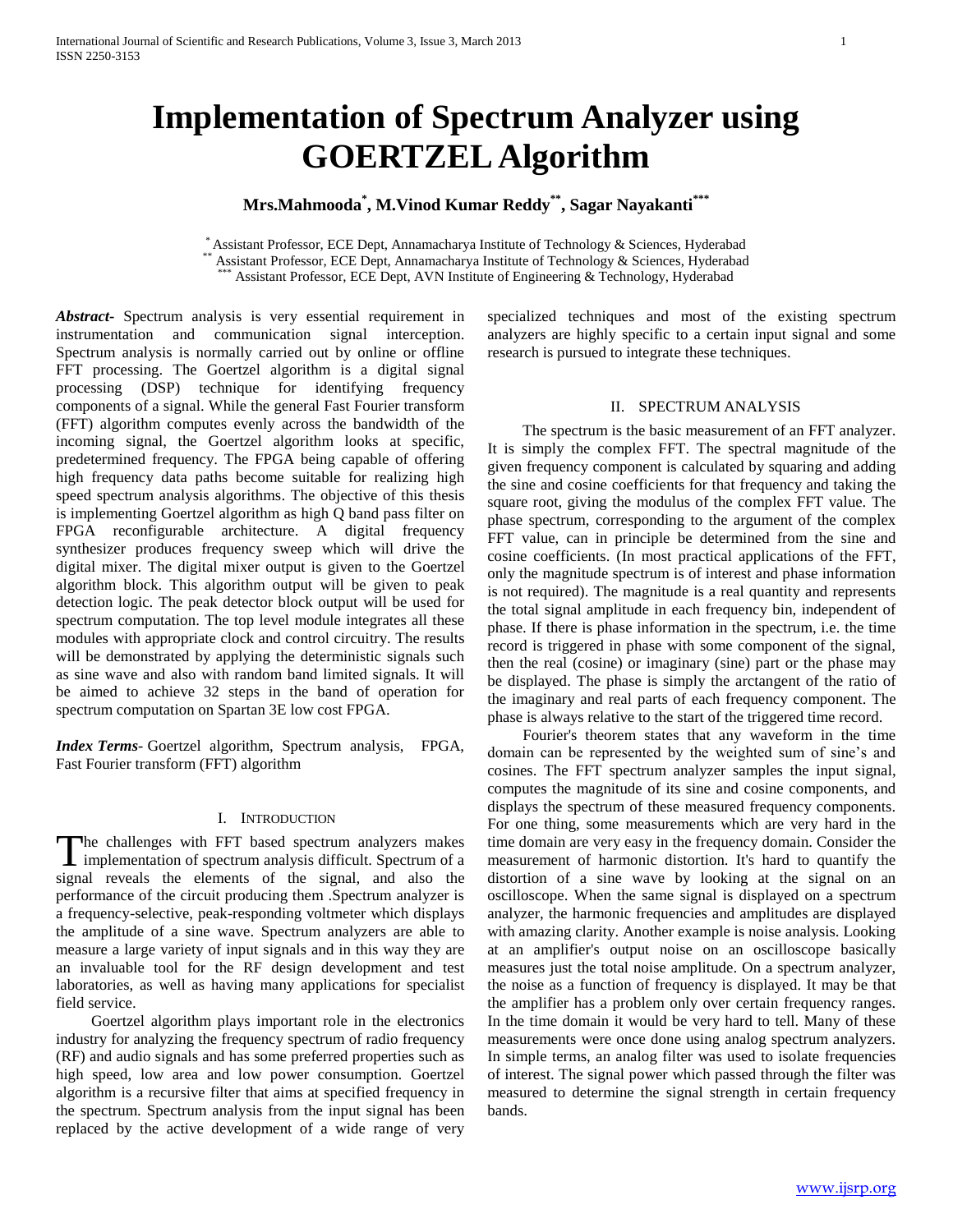International Journal of Scientific and Research Publications, Volume 3, Issue 3, March 2013 2 ISSN 2250-3153

 By tuning the filters and repeating the measurements, a spectrum could be obtained.

### Types of Spectrum Analyzers:

| а.          | Scan Based SA          |  |
|-------------|------------------------|--|
| $h_{\cdot}$ | Real time FFT Based SA |  |
| c.          | Goertzel based SA      |  |

#### A. Scan Based SA

# A.1 Introduction

 Scan based FFT algorithms are generally software based. Hardware implementation of FFT processor implies huge MAC & storage memory, which are expensive and occupy large chip area.

 The main Advantages are fast capture of waveform, able to capture non-repetitive events, able to analyze signal phase.

 Disadvantages are frequency limitations, Cost and Speed is less.

## B. Real-Time FFT Based SA B.1 Introduction

 To find spectrum at real time we go for real time based spectrum analyzers. Real time spectral extraction algorithm is shown in fig.All paragraphs must be indented. All paragraphs must be justified, i.e. both left-justified and right-justified.



*B.1. Real time spectrum analyzer*

As shown in block diagram it requires Local oscillator, sweep generator, high Q-band pass filter and peak detector. Initially, mixer combines the input test signal and reference signal from the local oscillator. The output modulated signals will have the sum and difference frequency signals. Mixer output will have  $f_{LO}$ +  $f_{in}$  and  $f_{LO}$ -  $f_{in}$  frequencies. The center frequency of BPF is set to the difference frequency. The main function of FIR filter and peak detector is to extract the amplitude component of the input. For narrow bandwidth very high Q- FIR filter with hundreds of taps is required.

#### Comparison

 Modern pulsed systems use advanced waveform and modulation characteristics to obtain greater range resolution, enhanced clutter suppression and superior target recognition. Specifically, performance improvements are achieved using signals with wide bandwidths, low duty-cycles, high linearity and sophisticated modulation. The basic tool for characterizing signals is the spectrum analyzer or signal analyzer, it measures the power content of signals as a function of frequency. Traditional spectrum analyzers use a swept-tuned architecture to achieve high dynamic range and wide frequency measurement ranges.

 Advances in digital signal processing have resulted in two significant technological developments: The inclusion of digital IFs in traditional swept-tuned spectrum analyzers, and The emergence of Fast Fourier Transform (FFT)-based analyzers as an alternative to the traditional spectrum analyzer architecture.

 The inclusion of digital IFs in traditional spectrum analyzers has greatly enhanced the accuracy, repeatability and speed of these instruments. FFT-based signal analyzers provide unprecedented modulation analysis capability and can result in much faster measurements in some cases, but much slower measurements in other cases.

 Selecting the optimal measurement approach requires some knowledge of the instrument capabilities and signal under test. To understand how the instrument's architecture affects the displayed frequency response, measurement speed and dynamic range, the spectral responses of a wideband low duty-cycle radar waveform will be compared using swept-tuned and FFT-based analysis techniques. Some signal analyzers contain both swept and FFT capabilities, allowing a direct comparison of these two techniques within the same instrument. Some signal analyzers can also be used as a vector signal analyzer for measurement of phase profiles, modulation, transient analysis and spectrograms.

 FFT-based spectrum analyzer is well for continuous signals but is less effective for pulsed signals due to measurement efficiency. The time required by the analyzer to retune between each segment of the desired spectrum is long relative to the short time data is sampled for each FFT computation. The result is a low probability of intercepting the signal, especially for signals with low duty cycles.

 In the swept analyzer, the sweep time was slowed to increase the number of times the pulsed energy was intercepted during the sweep. This approach will not work with an FFTbased spectrum analyzer as it may not even have a sweep time control.

 An alternate approach to improving a pulsed RF measurement for an FFT-based spectrum analyzer is to reduce the RBW setting. As the RBW is reduced, the measurement slows, increasing the probability of intercept. If the RBW is reduced enough, missing the signal is no longer an issue since the analyzer sees the spectral components of the signal as continuous waveforms, the sum of which forms the pulsed signal. With a narrow RBW setting, the FFT-based spectrum analyzer actually becomes more efficient at measuring spectrum than a swept analyzer; reducing the RBW to measure a pulsed RF signal has its costs in both measurement speed and dynamic range. For signals within the instrument's analysis bandwidth, an FFT-based signal analyzer can provide rich analysis when implemented as a vector signal analyzer. A vector signal analyzer measures both the magnitude and phase of the signal over time and frequency.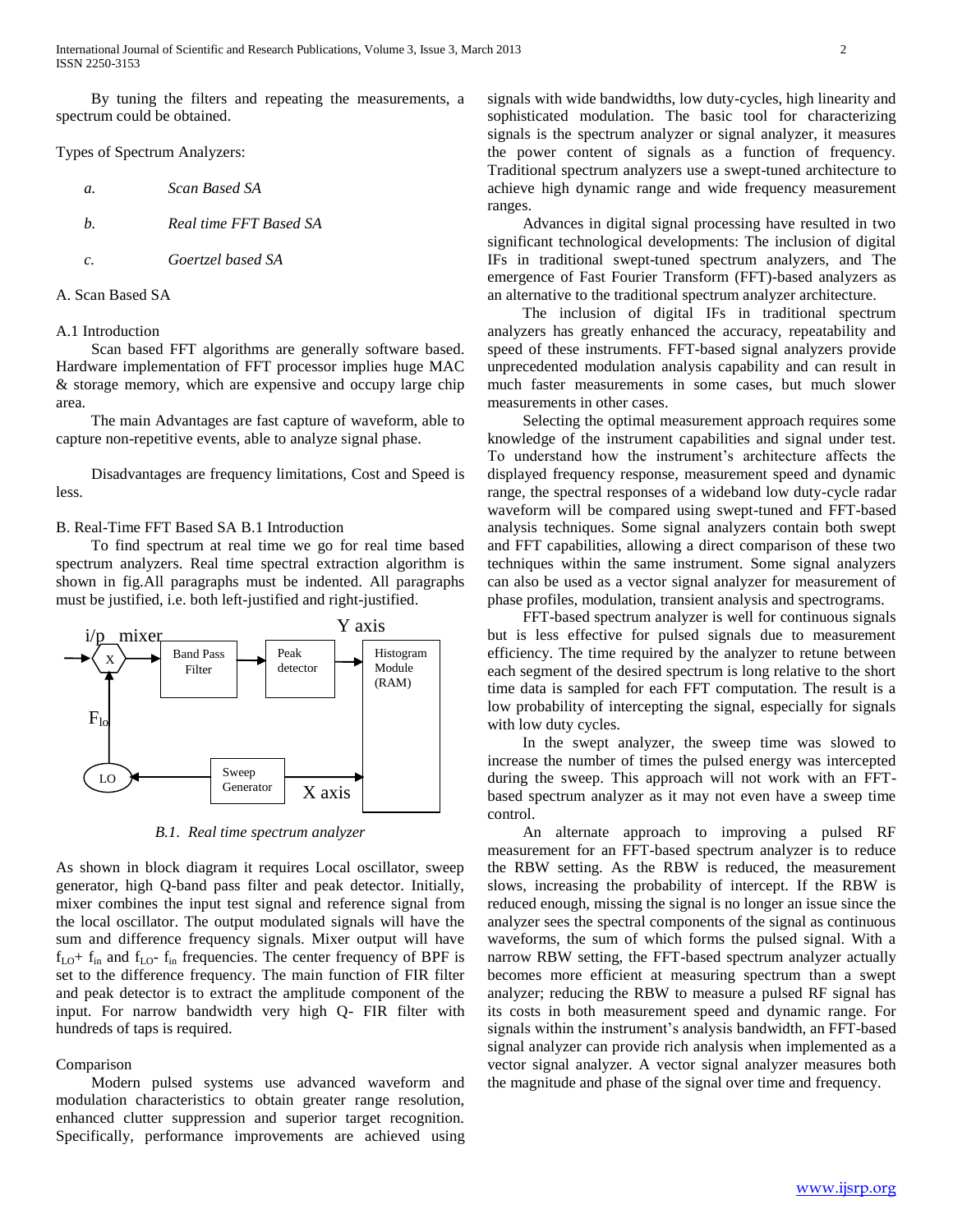International Journal of Scientific and Research Publications, Volume 3, Issue 3, March 2013 3 ISSN 2250-3153

|                        | Scan-based Spectrum<br>Analyzer | FFT-based<br>Spectrum<br>Analyzer |
|------------------------|---------------------------------|-----------------------------------|
| Dynamic<br>Range       | Excellent                       | Excellent                         |
| Speed                  | Fair                            | Excellent                         |
| Modulation<br>Analysis | Optional                        | Excellent                         |
| Transient<br>Analysis  | Zero-span                       | Excellent                         |

#### **Table1. Comparison of Scan and FFT based Analyzers**

### III. IMPLEMENTATION METHOD

## GOERTZEL Algorithm

 The proposed method, enables an individual DFT coefficient to be generated using a simple recursive filter which incorporates a second-order digital resonator, calculate the spectrum at the specific and appropriate frequency from the given input signals and with good frequency resolution. The spectrum analysis using Goertzel Algorithm helps to reduce power and chip area requirement.

 The key concept in Goertzel Algorithm is to replace the general FIR filter based spectrum analyzer with fixed center frequency filter for identifying the specified frequency spectral components of a signal.

For a length of N, the Goertzel series is

$$
H_k(z) = \frac{1 - W_N^k z^{-1}}{1 - 2\cos\left(\frac{2\pi k}{N}\right)z^{-1} + z^{-2}}
$$

Where  $k=0,1,2,......,N$ And  $W_N^k = e^{-2iwpk}$ 

$$
H(z) = \frac{Y(z)}{X(z)} \qquad H(z) = \frac{Y(z)}{S(z)} * \frac{S(z)}{X(z)}
$$

 The Goertzel algorithm computes a sequence, *s*(*n*), given an input sequence, *x*(*n*):

$$
S(n) = x(n) + 2\cos(2\pi\omega) s(n-1) - s(n-2)
$$

Where  $s(-2) = s(-1) = 0$  and  $\omega$  is some frequency of interest, in cycles per sample, which should be less than 1/2. This effectively implements a second-order one addition and one subtraction per input sample. For real inputs, these operations are real.

The Z transform of this process is

$$
\frac{S(z)}{X(z)} = \frac{1}{1 - 2\cos(2\pi w) \, z^{-1} + z^{-2}} = \frac{1}{(1 - e^{+2\pi i w} z^{-1})(1 - e^{-2\pi i w} z^{-1})}
$$

Applying the Fourier transform

$$
\frac{Y(z)}{S(z)} = 1 - e^{-2\pi i w} z^{-1}
$$

Will give an overall transform of

$$
\frac{S(z)}{\chi(z)} \frac{\gamma(z)}{\chi(z)} = \frac{\gamma(z)}{\chi(z)} = \frac{1-e^{-2\pi i w}z^{-1}}{(1-e^{+2\pi i w}z^{-1})(1-e^{-2\pi i w}z^{-1})} = \frac{1}{1-e^{+2\pi i w}z^{-1}}
$$

The time-domain equivalent of this overall transform is

$$
y(n) = x(n) + e^{+2\pi i w} y(n-1)
$$
  
= 
$$
\sum_{k=0}^{n} x(k) e^{+2\pi i w(n-k)} = e^{+2\pi i w n} \sum_{k=0}^{n} x(k) e^{-2\pi i w k}
$$

Which becomes, assuming  $x(k) = 0$  for all  $k < 0$ 

$$
y(n) = e^{+2\pi i w n} \sum_{k=\infty} x(k) e^{-2\pi i w k}
$$

The equation for the  $(n + 1)$ -sample DFT of *x*, evaluated for ω and multiplied by the scale factor  $e^{2\pi i \omega n}$ .

Applying the additional transform Y  $(z)/S$   $(z)$  only requires the last two samples of the *s* sequence. Consequently, upon processing *N* samples  $x(0) \dots x(N-1)$ , the last two samples from the *s* sequence can be used to compute the value of a DFT bin, which corresponds to the chosen frequency ω as

X 
$$
( \omega ) = y(N-1)e^{-2\pi i \omega (N-1)}
$$
  
=  $(s(N-1) - e^{-2\pi i \omega} s(N-2))e^{-2\pi i \omega (N-1)}$ 

For  $\omega N = k$ ,  $k$ - an integer, This simplifies to

$$
\begin{aligned} X\left(\omega\right) &= \left(s(N-1) - e^{-2\pi i \omega}s(N-2)\right)e^{-2\pi i \omega} = e^{-2\pi i \omega}s(N-1) - s(N-2) \end{aligned}
$$

 In either case, the corresponding power can be computed using the same cosine term required to compute *s* as

$$
X \text{ (a) } X' \text{ (a) } = s \text{ (N-2)}^2 + s \text{ (N-1)}^2 - 2cos \text{ (2}\pi\omega) s \text{ (N-2)}^2
$$
  
= 2) s (N-1)

 To compute a single DFT bin for a complex sequence of length N, it requires 2N multiplications and 4N additions/subtractions within the loop, as well as 4 multiplications and 4 additions/subtractions to compute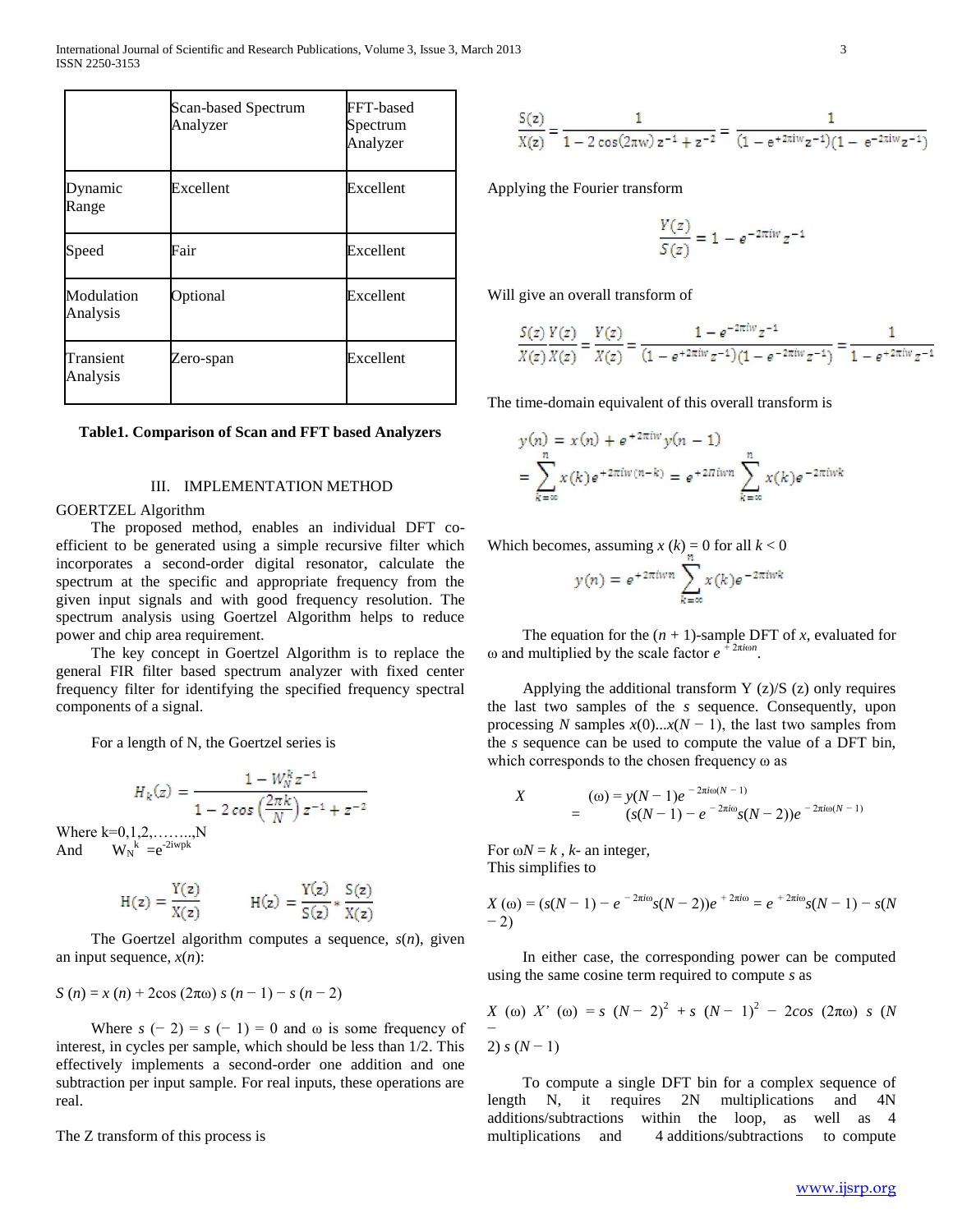$X(\omega)$ , for a total of  $2N+4$  multiplications and 4N+4 additions/subtractions (for real sequences, the required operations are half that amount). In contrast, the Fast Fourier transform (FFT) requires 2log2N multiplications and 3log2N dditions/subtractions per DFT bin, but must compute all N bins simultaneously. When the number of desired DFT bins, *M*, is small it is computationally advantageous to implement the Goertzel algorithm, rather than the FFT. Approximately, when

$$
M < \frac{5}{6} \log_2^N
$$

 If *N* is not an integral power of 2 in FFT algorithm then zero-padding to the samples would result as,

$$
M < \frac{5N_{padded}}{6N} \log_2^{(N_{padded})}
$$

 The Goertzel algorithm can be computed as samples come in. The below figure is the corresponding second order recursive calculation flow. Goertzel algorithm needs only two real multiplications and three real additions to pick up the amplitude of the specified frequency component.



# **Fig.1. Calculation flow of the second order recursive algorithm**

# BLOCK DIAGRAM

 The figure shows the system function block of a real-time sweep spectral extractor using Goertzel Algorithm



**Fig.2. Functional block of a real-time sweep spectral extractor with Goertzel algorithm**

 The mixer is the key to the success of the analyzer. Mixers are able to operate over a very wide range of signals and offer

very low levels of spurious responses. It combines the input test signal and reference signal from the local oscillator. The output modulated signals will have the sum and difference frequency signals. Mixer output will have  $f_{LO}$ +  $f_{in}$  and  $f_{LO}$ -  $f_{in}$ frequencies.The local oscillator within the spectrum analyzer is a key element in the whole operation of the unit. Its performance governs the overall performance parameters of the analyzer. It must be capable of being tuned over a very wide range of frequencies to enable the analyzer to scan over the required range. It must also have a very good phase noise performance. If the oscillator has a poor phase noise performance then it will not be able to make narrowband measurements. The local oscillator generates signal. The local oscillator signal frequency will be always higher than input signal frequency. Generally,

## $fLO=$   $fin+$   $fIF$

 The band pass filter attenuates the unwanted frequencies and allows only required frequency. The band pass filter is set at the difference frequency  $(f_{IF})$  to get the selected frequency component. The filter restricts the bandwidth so that the frequency resolution is effectively increased. The sweep generator drives the sweep of the local oscillator and also the display. The signal from local oscillator will be mixed with the input signal. In this way the horizontal axis of the display is directly linked to the frequency and the histogram will have the information of the frequency for which the spectrum has been analyzed. Histogram module is implemented with RAM. It performs histograming of the spectrum magnitude values with respect to the sweep frequency information and stores the result.

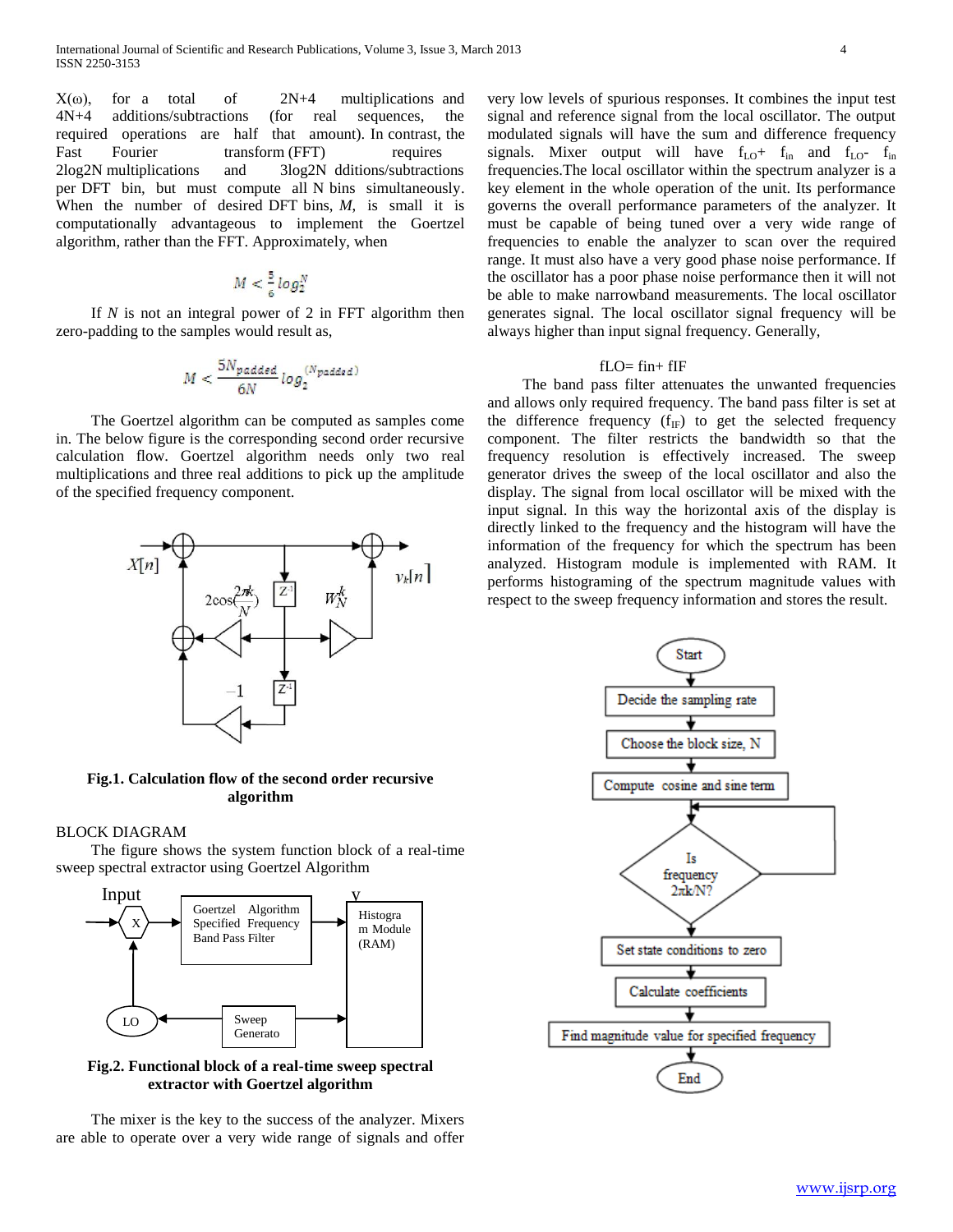# Top Level Module

 The top level module gives detail description of the block diagram in fig 3.2. The DDS based LO generates the Numerically Controlled Oscillator (NCO) that will be one of the input signals to the mixer and the other input to mixer is the input test signal. The mixer will combine these two signals and generates a signal which is the difference between these two signals .The output signal of the mixer is at a frequency that the Goertzel algorithm is working and the Goertzel algorithm will identify the frequency components of the signal.

 The Goertzel algorithm will generate the frequency components of a signal in terms of the real and imaginary parts that will be applied to the input of the magnitude calculator followed by peak detector which determines the peak of the signal.

 The FPGA Spectrum analyzer controller controls all the blocks like frequency bin counter and sample counter. The sample counter counts the samples, when ever this counter reaches the maximum value the frequency bin counter is incremented by one and the sample counter again starts counting until the entire spectrum is covered by the frequency bin counter. The Phase Increment generator generates the corresponding Phase increments for the DDS Core.



**Fig.3. Top level Block Diagram of real time spectral extractor using Goertzel Algorithm**

# **Concurrent Processing Architecture**

# Introduction

 Goertzel Algorithm can be performed parallel for increasing the speed of operation. The block diagram for concurrent processing is as shown below.



**sweep spectral extractor**

 Concurrent processing architecture is used for finding spectrum of different frequencies at same time. The parallel implementation of Goertzel Algorithm increases the performance speed. Each GA filter is set at different frequency for multiple frequency spectrum calculation.

Advantages and Disadvantages

Advantages

- 1. Parallel processing increases speed.
- 2. Resolution is more.

Disadvantages

- 1. Circuit complexity is more.
- 2. Less area efficient.

# IV. RESULTS

 In results we compare MATLAB result with VHDL result. The following result is in Chipscope. Here the results are given for 100 KHz and 180 KHz sine waves



**Fig.5. Goertzel algorithm spectrum analyzer result**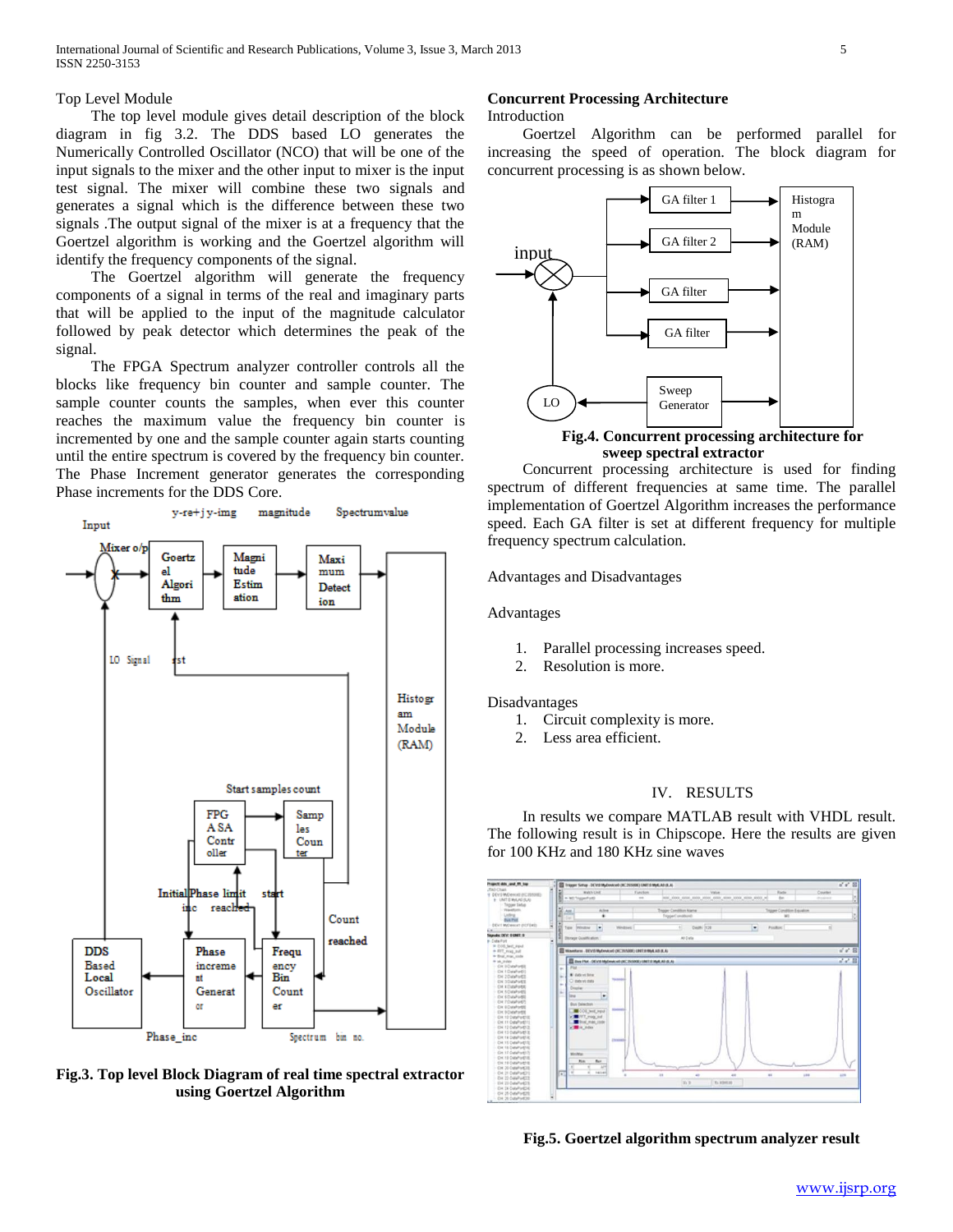

**Fig.6. Goertzel Algorithm based spectrum analyzer using MATLAB**



**Fig.7. Simulation result of FPGA Top level Module**

#### V. CONCLUSION

 The research field of electronics is unlimited in dimensions and the emphasis has been on the evolving trend of the knowledge-based spectrum analysis techniques and their use in signal interception. Spectrum analyzing methods are particularly used for speech, music, biological signals, impulse response of wireless channel and environmental noises. Extraction of a concerned spectrum from sweep of frequencies is a challenging task due to large variations and complexity of the FFT based spectrum analyzer. Currently research is proceeded either heuristically or experimentally to devise spectrum analyzer systems generally applicable to single frequency domains. Goertzel algorithm methods are usually consisting of two main steps: a pre-processing step consisting in required frequency selection (or frequency extraction) and the second step consisting in magnitude of frequency itself. An analyzer which incorporates the spectrum extraction based on Goertzel algorithm with minimization of area and power consumption. Goertzel algorithm for DTMF detection in communication field is proposed. The experimental results shows that the proposed process of using Goertzel algorithm based spectrum analyzer will successfully find the spectrum of a specified frequency with high resolution efficiently

#### **REFERENCES**

- [1] Tectonics (2004), |Fundamentals of Real-Time Spectrum Analysis|, Technical Report, Tektronics,2004.
- [2] Agilent (2004), —Fundamentals of real-time spectrum analysisl, Technical report, Tektronics, 2004.
- [3] Zhang, Q.Smit, G.J.M. Smit, L.T. Kokkeler, A.Hoeksema, R.W.Heskamp, M., (2005), ―A reconfigurable platform for cognitive radio‖, 2005 2nd International Conference on Mobile Technology, Applications and Systems, 15-17 Nov. 2005.
- [4] I.S. Uzum, A. Amira and A. Bouridane, IFPGA implementations of Fast Fourier Transforms for Real-Time signal processingl, IEEProc.-Vis. Image signal process., Vol.152, No.3, June 2005
- [5] Matteo Frigo and Steven G. Johnson, (2005) , The Design and Implementation of FFTW3‖, Proc. IEEE, Vol. 93, no. 2, pp. 216-231 (2005)
- [6] Min-chuan Lin, Guo-Rueytsai, Tsao-Kai Chang, Shi-Sheng Chu, (2005), ―An approach to FPGA based Time-Frequency Spectrogram by Real-Time Sweep Spectral Extraction Algorithml, Proceedings IEEE TENCON2005, 21-24 Nov.2005, Melbourne, Victoria, Australia.
- [7] Robert Beck, Andrew G. Dempster, and Izzet Kale, (2001), Finite-Precision Goertzel Filters Used for Signal Tone Detection‖, IEEE
- [8] TRANSCTIONS AND SYSTEMS—II: ANALOG AND DIGITAL SIGNAL PROCESSING, VOL. 48, NO.6, JUNE 2001, pp691-700.
- [9] Jacobsen E, Lyons R, (2003), ―The sliding DFT, Signal Processing Maganizine, IEEE, Volume:20, Issue:2, Mar 2003, pp 74-80.
- [10] Y. C. Huang, <sup>a</sup>DSP Techniques for Telecommunication Systems,<sup>o</sup> Master's thesis, Northern Illinois University (August 1995).
- [11] CHICHARO Joe F., Mahdi T. KILANI: A sliding Goertzel Algorithm, p.283-297, Signal Processing, Vol52, 1996, Elsevier Spectrum Analysis Using Digital FFT Techniques
- [12] Maurice Schiff, Ph.D., Chief Scientist, Elanix, Inc. An FPGA Implementation of Goertzel Algorithm Tomas Dulik ,Technical University of Brno.
- [13] Agilent Application Note 150, -Spectrum Analyzer Basicsl, Literature number 5952- 0292.
- [14] Agilent performance spectrum analyzer series swept and fft analysis, Application Note, Agilent Technologies, Inc., Oct. 2004.Online available: <http://cp.literature.agilent.com/litweb/pdf/5980-3081EN.pdf>

#### AUTHORS

**First Author** – Mahmooda was born in 1984. She received the B.Tech. & M.Tech degrees in Electronics&Communication Engineering from JNTU University in 2006 and 2011 respectively. Currently, she is working as an Assistant Professor in the Department of Electronics & Communication Engineering at "ANNAMACHARYA INSTITUTE OF TECHNOLOGY & SCIENCE"., Email: mahmooda.shaik@gmail.com

**Second Author** – M.Vinod Kumar Reddy was born in 1986. He received the B.Tech. & M.Tech degrees in Electronics&Communication Engineering from JNTU University in 2008 and 2012respectively. Currently, he is the Assistant Professor in the Department of, Electronics&Communication Engineering "ANNAMACHARYA INSTITUTE OF TECHNOLOGY & SCIENCE", Email: vinodreddy.488@gmail.com

**Third Author** – N.Sagar was born in 1986. He received the B.Tech. & M.Tech degrees in Electronics&Communication Engineering from JNTU University in 2008 and 2011 respectively. Currently, he is the Assistant Professor in the Department of, Electronics & Communication Engineering "AVN INSTITUTE OF ENGINEERING & TECHNOLOGY"., Email: snayakanti@gmail.com